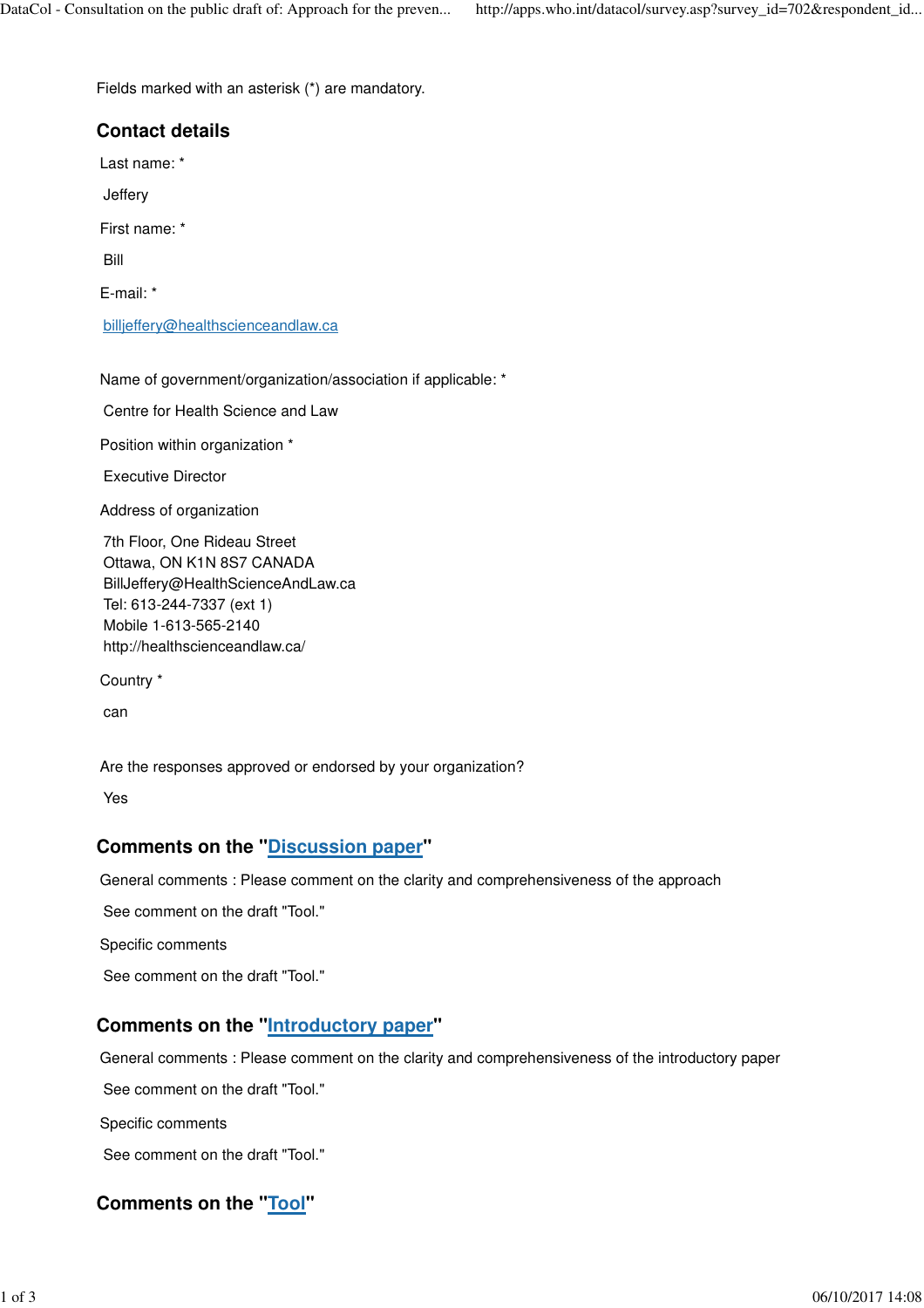General comments : Please comment on the clarity and practical value of the tool

Thank-you for inviting feedback about proposed advice to Member States on techniques for safegiuarding against conflicts of interest when engaining with the private sector. Two weeks notice is quite short for soliciting feedback, but I offer the following five observations:

1. Conflicts on interest in establishing conflict of interest guidelines: Section 71 of the WHO's Framework of Engagement with Non-State Actors (FENSA) stipulates that "71. Any financial contribution received by WHO that is subsequently discovered to be non-compliant with the terms of this framework shall be returned to the contributor." A strict interpretation of financial conflicts of interest could oblige the WHO to return more than \$3 billion to the Gates Foundation, and extremely onerous financial burden for an organization with an annual budget of approximately \$2 billion.

Considering that the Bill and Melinda Gates Trust, the source of revenue for the Bill and Melinda Gates Foundation, now WHO's largest funder holds approximately US\$2 billion in shares in the Coca-Cola Company, Walmart (America's leading food retailer), and the Walgreen-Boots Alliance (a leading pharmaceutical retailer) plus another US\$2 billion in other companies that manufacturer food and non-food products that at relevant to WHO guidance. Warren Buffet, the third trustee of the Bill and Melinda Gates Foundation is also chairman of Berkshire Hathaway holding company which is the world's largest investor (9%) in Coca-Cola and arguably its most prominent cheerleader, globally. (See: http://www.cocacolacompany.com/stories/warren-buffett-if-youre-looking-for-a-wonderful-business-its-hard-to-beatcoca-cola ) As of the spring of 2017, Berkshire Hathaway also held billions of dollars' worth of shares in each of several massive global food companies, including: Coca-Cola (\$16 billion), Wrigley/Mars (\$2 billion), Heinz/Kraft (\$7 billion, a 27% interest), proctor & Gamble (\$4 billion), and Restaurant Brands International (including Tim Horton's and Burger King: \$3 billion). Indirectly, the WHO stands to benefit financially from the sale of many products it is mandated to discourage consumption.

#### Specific comments

2. Ambiguity and conflicting signals in the advice. Like the Framework of Engagement with Non-States Actors (FENSA), the draft Decision-Making and Process Tool (the Tool) proposes internally ambiguous advice. It proposes (at page 6) that governments should not engage with a "private sector entity or not-forprofit entity not at arm's length from the latter…[if they] aim to participate in policy development…or contribute (in-kind or financially) to activities related to government normative work or public officials' salaries." Likewise, the definition of "non-aligned products" (at page 20) seems broad enough to disqualify much private sector involvement. However, at page 25, the Tool provides seemingly opposite advice that "The gaining of profit does not in itself represent a COI. Indeed, financial gain is both a driver and an enabler of scale." Likewise, at page 25, the Tool advises that: "Multi-stakeholder dialogue between the government and non-State institutions to generate innovative ideas and together develop new approaches that create value for all." The latter two seems contrary to excluding vested interests. In addition, so long as money is fungible, and the WHO has one governing body, one budget, and one Director-General, a non-trivial financial contribution to any part of WHO creates a conflict of interest everywhere.

3. Terminology should expressly exhibit concern for public health. Without proper terminology (esp. at page 10, 11, and 14 of the Tool), there is a danger that conflicts of interest may be construed as chiefly a concern for institutional vanity and public relations, rather than a risk of weakening public health policy worsening workforce productivity, and shortening healthy life expectancy. Consider renaming "ethical impacts" to "public relations and political impacts" and add the concepts of "public health impact" and "public finance and workforce productivity impact."

4. Broaden your directorate's concern about conflicts of intertest from junk-food companies to include pharmaceutical companies, junk-food supply chain companies, and other industries that stand to gain from weak nutrition policies. The Tool should acknowledge that the pharmaceutical industry has a financial incentive to undermine public health nutrition policies that could prevent diseases that are treatable by medicines. This bias operates in a way that is analogous to the example provided on page 13 of the Introductory Paper of a soft drink company promoting physical activity. Likewise, the Tool does not forewarn of the bias of, e.g., an apple orchard owner (whose unprocessed products are generally healthful